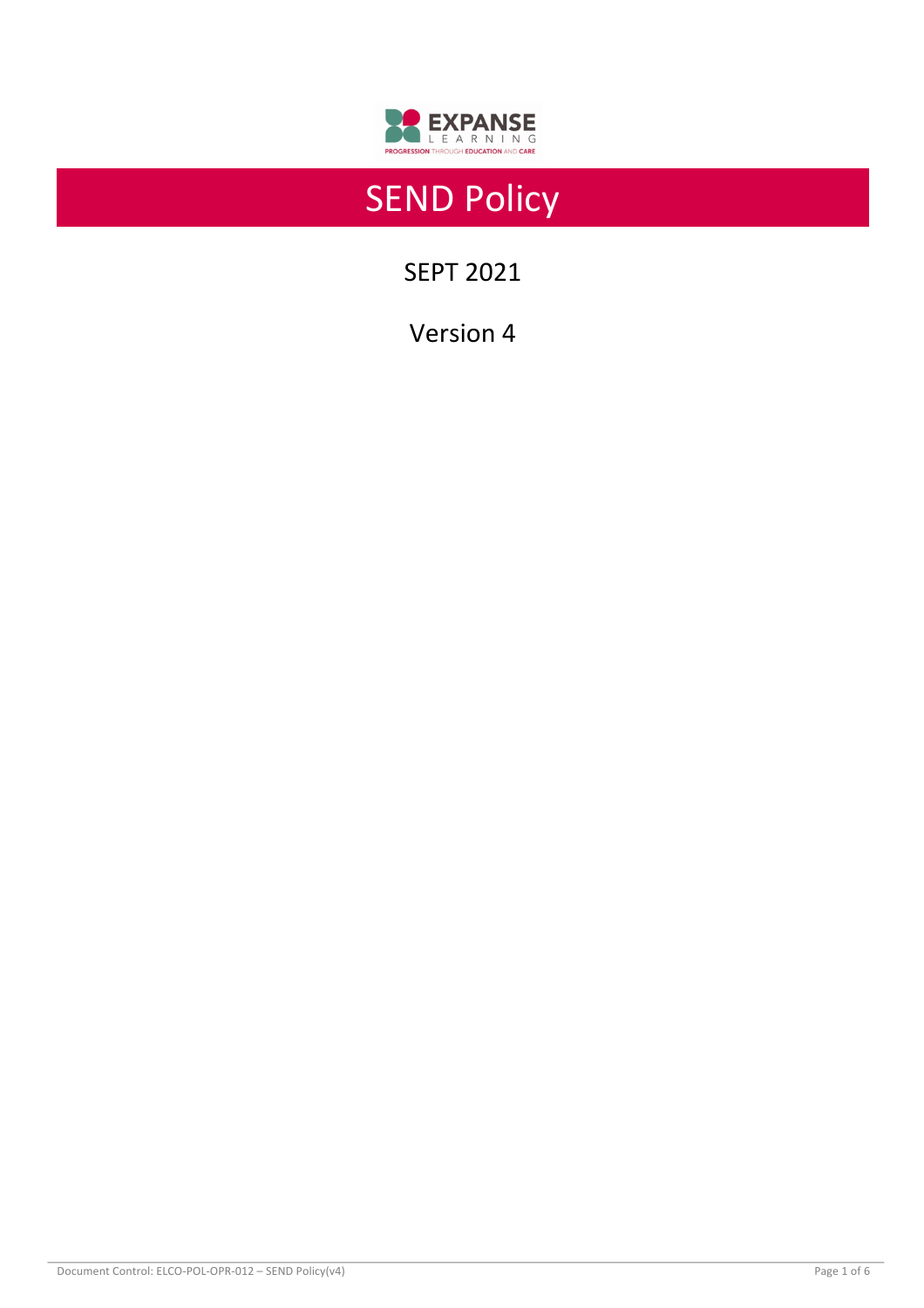# **1. Scope**

This policy applies to all staff at Expanse Learning College (Hereafter referred to as the College).

# **2. Aim**

This policy has been written with reference to the Special Educational Needs and Disability Code of Practice 2015. It has also been written with reference to sections 29, 35 and 63-65 of the Children and Families Act 2015. This college believes that high quality teaching that is differentiated for all, underpins progress for all students, including those with SEN. It will be updated as appropriate in the light of new legislation.

It is our aim to:

- $\circ$  provide a safe and happy environment in which all students could develop personally, physically, socially, academically, and spiritually
- $\circ$  provide a relevant curriculum with a wide range of learning experiences to meet the differing needs of individual students whilst offering equality of opportunity and high standards of teaching

# **3. Identifying Special Educational Needs**

As an independent specialist setting, it may be assumed that all the students have a degree of additional need and are supported via an Education, Health, and Social Care Plan.

Students are identified as having Special Needs initially through liaison with feeder schools, Local Authority and through the identification of underlying and emerging need. Continuity of provision is maintained through transfer of LA recording and transition documentation.

# *4.* **The SEND Code of Practice 2015:**

Children have a learning difficulty if they:

*'Have a significantly greater difficulty in learning than the majority of children of the same age'. 'Have a disability which prevents or hinders the child from making use of educational facilities of a kind generally provided for children of the same age in college s within the area of the local education authority'.* 

The wider areas of Special Educational Needs and Disability provision should be matched to the student's identified needs. The seven areas of need and support are:

- o Autism
- o Cognition and Learning
- o Coordination
- o Hearing Impairment
- o Physical
- o Social Emotional Mental Health
- o Speech Language and Communication

The four broad areas reflected in the Education Health Care Plan are:

# **5. Communication and interaction**

Students with speech, language, and communication needs (SLCN) have difficulty communicating with others. This may be because they have difficulty saying what they want to, understanding what is being said to them or they do not understand or use social rules of communication. The profile for every child with SLCN is different and their needs may change over time. They may have difficulty with one, some or all the different aspects of speech, language, or social communication at different times of their lives. Students with an autism spectrum disorder, including Asperger's Syndrome and Autism, are likely to have difficulties with social interaction. They may also experience difficulties with language, communication, social interaction, and imagination, which can impact on how they relate to others. (See Autism Policy for further information)

# **6. Cognition and learning**

Support for learning difficulties may be required when a student learns at a slower pace than their peers, even with appropriate differentiation. Learning difficulties cover a wide range of needs, including moderate learning difficulties (MLD), severe learning difficulties (SLD), where students are likely to need support in all areas of the curriculum and associated difficulties with mobility and communication, through to profound and multiple learning difficulties (PMLD),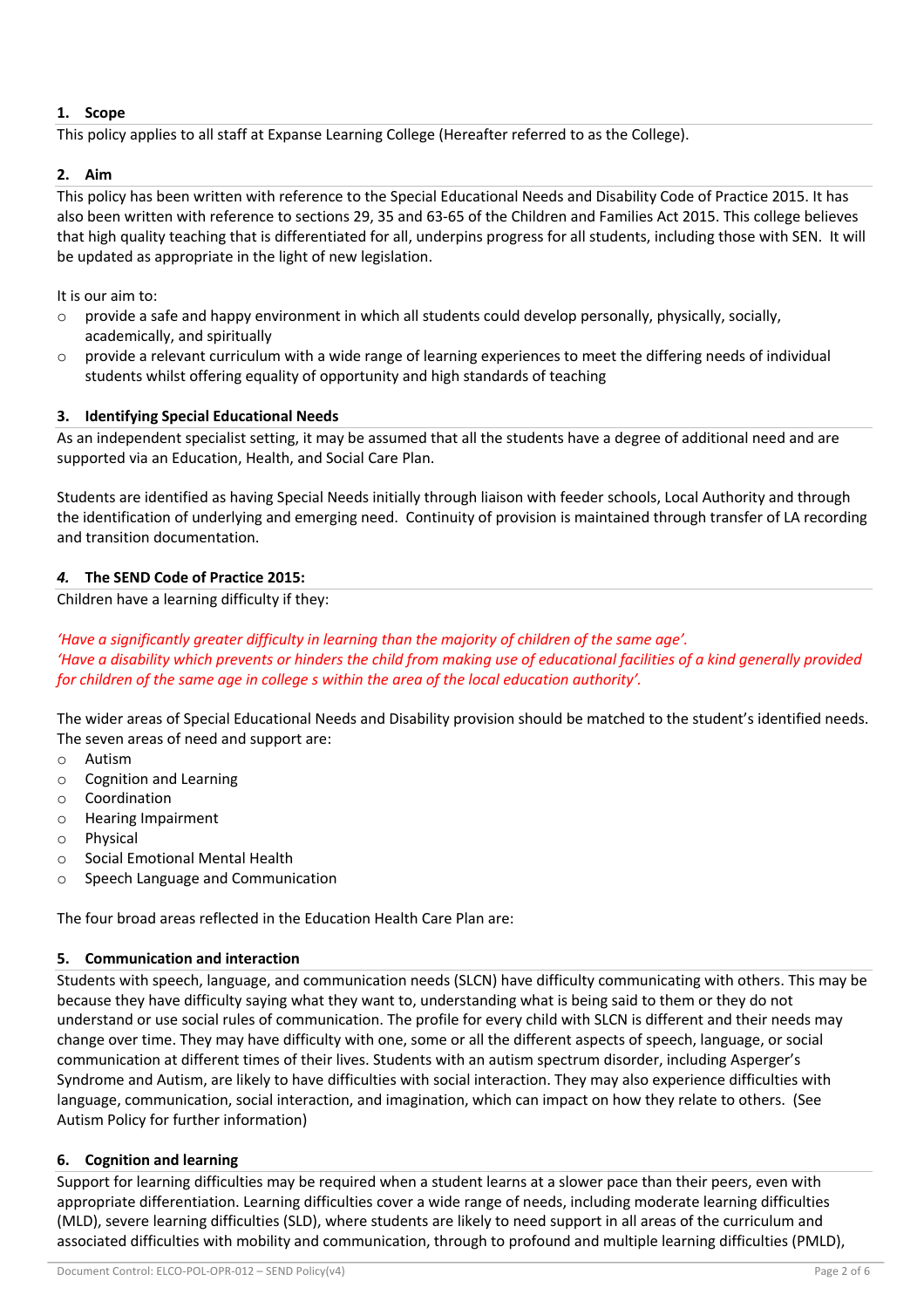where students are likely to have severe and complex learning difficulties as well as a physical disability or sensory impairment. Specific learning difficulties, (SpLD), affect one or more specific aspects of learning. This encompasses a range of conditions such as dyslexia, dyscalculia, and dyspraxia.

# **7. Social, emotional, and mental health difficulties**

Students may experience a wide range of social and emotional difficulties which manifest themselves in many ways. These may include becoming withdrawn or isolated, as well as displaying challenging, disruptive, or disturbing behaviour. These behaviours may reflect underlying mental health difficulties such as anxiety or depression, self-harming, substance misuse, eating disorders or physical symptoms that are medically unexplained. Other students may have disorders such as attention deficit disorder, attention deficit hyperactive disorder or attachment disorder.

# **8. Sensory and/or physical needs**

Students who require special educational provision because they have a disability which prevents or hinders them from making use of the educational facilities generally provided. These difficulties can be age related and may fluctuate over time. Many students and young people with vision impairment (VI), hearing impairment (HI) or a multi-sensory impairment (MSI) will require specialist support and/or equipment to access their learning. Students and young people with an MSI have a combination of vision and hearing difficulties, which makes it even more difficult for them to access the curriculum or study programme than for those with a single sensory impairment.

Some students with a physical disability (PD) require additional ongoing support and equipment to access all the opportunities available to their peers. (See Accessibility and Equality Policies)

Students who arrive at our college are identified as having Special Educational Needs using the criteria set out below. Although testing can provide an indication of performance level, it is necessary to bear in mind they reflect the student's engagement on the day, and it is necessary to consider them against other available evidence over time.

#### **9. English and Maths:**

- o Establish reading ability using an age-appropriate standardised assessment.
- o Establish writing ability using an age-appropriate standardised assessment.
- $\circ$  Establish speaking, listening and communication ability using an age-appropriate standardised assessment.
- o Establish maths ability using an age-appropriate standardised assessment.

# **10. General Learning:**

- o Cognitive Assessment Verbal, Quantitative, Non-verbal, and Spatial.
- o All students with a diagnosed, recognised condition that has an impact on learning e.g., dyslexia, dyspraxia, dyscalculia, ADHD, OCD, Anxiety; Medical evidence will be passed to the college and recorded on the student's permanent record.
- o A physical, sensory, or medical condition which impacts upon learning.

*NB – These criteria are not exhaustive and will be updated. Different organisations may use different assessment tests. Other criteria may be applied where college staff, parents/carers and external support agencies believe there is an underlying or undiagnosed condition that impacts on learning.*

#### **11. Response to Additional Needs**

Most students at our college will experience some additional education needs. Most will have their needs met within the small nurturing groups with additional staffing. Some students will require a higher level of support, and these will be addressed through personalised timetables and provision maps. College will deliver a wide range of activities to support the development of personal and social skills together whilst being mindful of the need to encourage independence.

#### **12. Assess, Plan, Do, Review Cycle**

College is committed to Quality Teaching and the creation of individual pathways to support learning. Staff routinely set challenging and aspirational targets for all students, both academic and personal.

#### **13. Managing Additional Needs.**

As provision for students with SEN is a whole college responsibility, reviews and evaluation of that provision must involve all who are involved in the students' academic and social education. This is achieved through:

 $\circ$  Regular opportunities for academic testing and analysis of progress in internal and external examinations.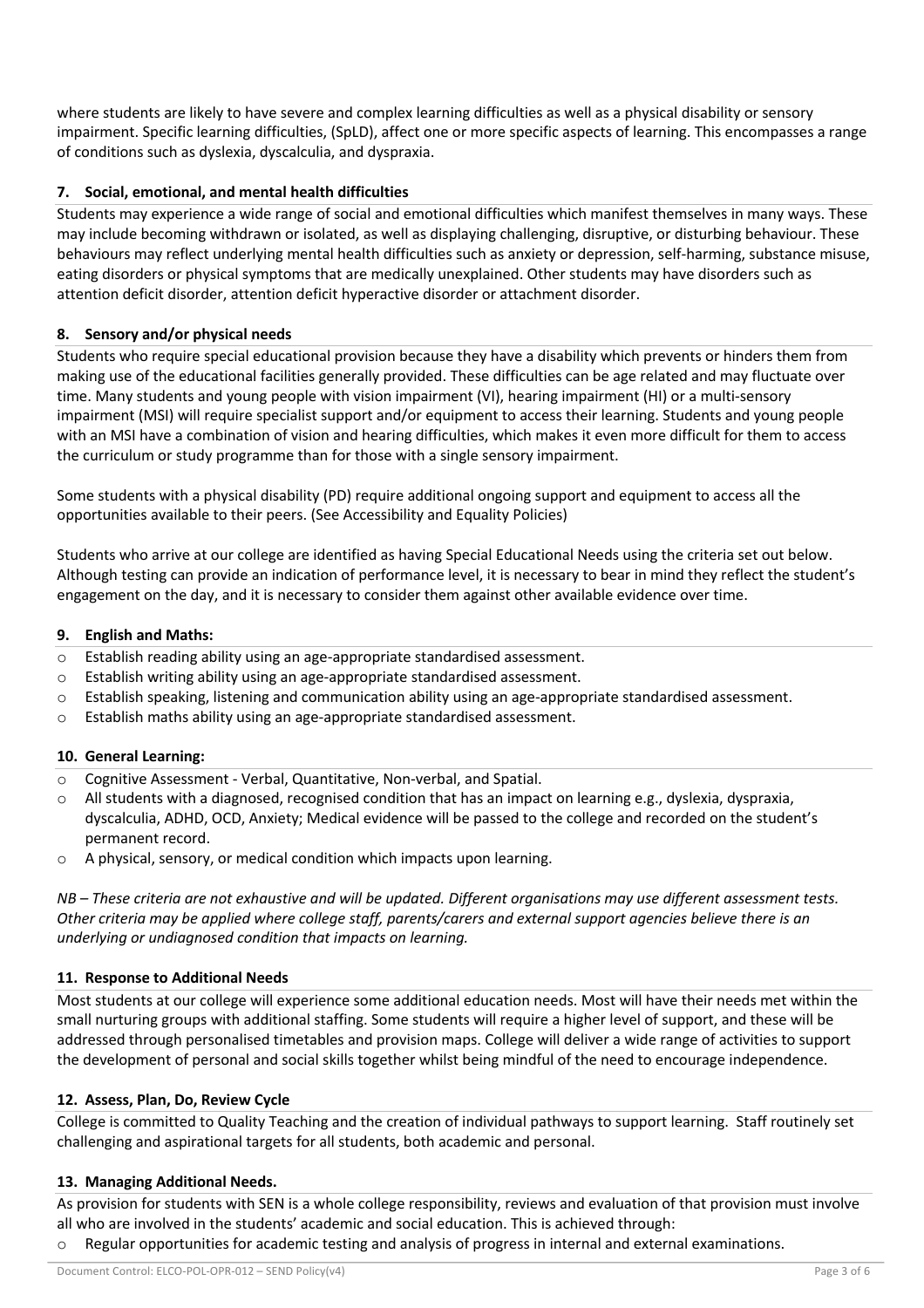- $\circ$  Student transition monitored through liaison with students, parents, staff.
- o Reviews for students occur at least 3 times per year. One of these will be the formal annual review. The others will vary according to the needs of the student. Views of parents, students, subject and pastoral staff, support assistants and other support agencies are recorded, and review outcomes will support target setting.
- o Students are fully involved in the setting of targets. Likewise, they will evaluate their own progress through comment at the review meeting and through written comment produced before and discussed at the meeting.
- o Regular meetings between college teams.
- o SEN update to Governing Body on a termly basis.
- o Scrutiny of students' work and progress records.
- $\circ$  Reports and evaluations from specialist teachers and outside support agencies.
- o Progress made towards achieving EHCP objectives.

# **14. Education Health and Care Plans**

An Education Health and Care Plan will include details of learning objectives for the student. These are used to develop targets that are:

- o matched to the longer-term objectives set in the statement or EHCP.
- o established through parental/student consultation.
- o implemented within the college.
- $\circ$  delivered by the class teacher with appropriate additional support where specified.

# **15. Reviews of Statements and/or Education Health and Care Plans**

Statements/ Education Health and Care Plans must be reviewed annually with progress checked termly. The aim of the annual review will be to:

- $\circ$  assess progress towards achieving set targets in relation to the statement/Education Health and Care Plan.
- o review the provision made for the student.
- $\circ$  consider the appropriateness of the existing Statement/Education Health and Care Plan in relation to the student's performance during the year, and whether to cease, continue or amend it.
- o set new targets for the coming year.

# 16. **Criteria for the reduction of SEND Provision**

Students who make significant progress may require support at increasingly lower levels of intensity. Where a student exceeds the criteria for entry to the college, or if their progress is in line with their peers, then discussion will be held within college, and in consultation with parents, the student, and the relevant Local Authority, around reintegration (either partially or fully) into a mainstream setting.

# 17. **Provision available for SEN students**

More detailed provision for SEND students is set out in the College curriculum policy which should be read in conjunction with this policy.

# **18. Supporting Students and Families**

# *Parents/Carers*

The College has an informal 'open door' policy towards parents. Informally, parents are encouraged to contact whenever they wish.

Formally:

- o The Heads and appropriate staff are available at all annual parents' evenings or open events.
- o All students with an EHC Plan have a formal review every year to discuss targets.
- $\circ$  Statutory partners are invited to all reviews and are also invited to make written comments.

# *Students*

Students are encouraged to take ownership of their own learning in a variety of ways including:

- o Learning conversations
- o Regular meetings with teaching staff
- o Contribution to review process.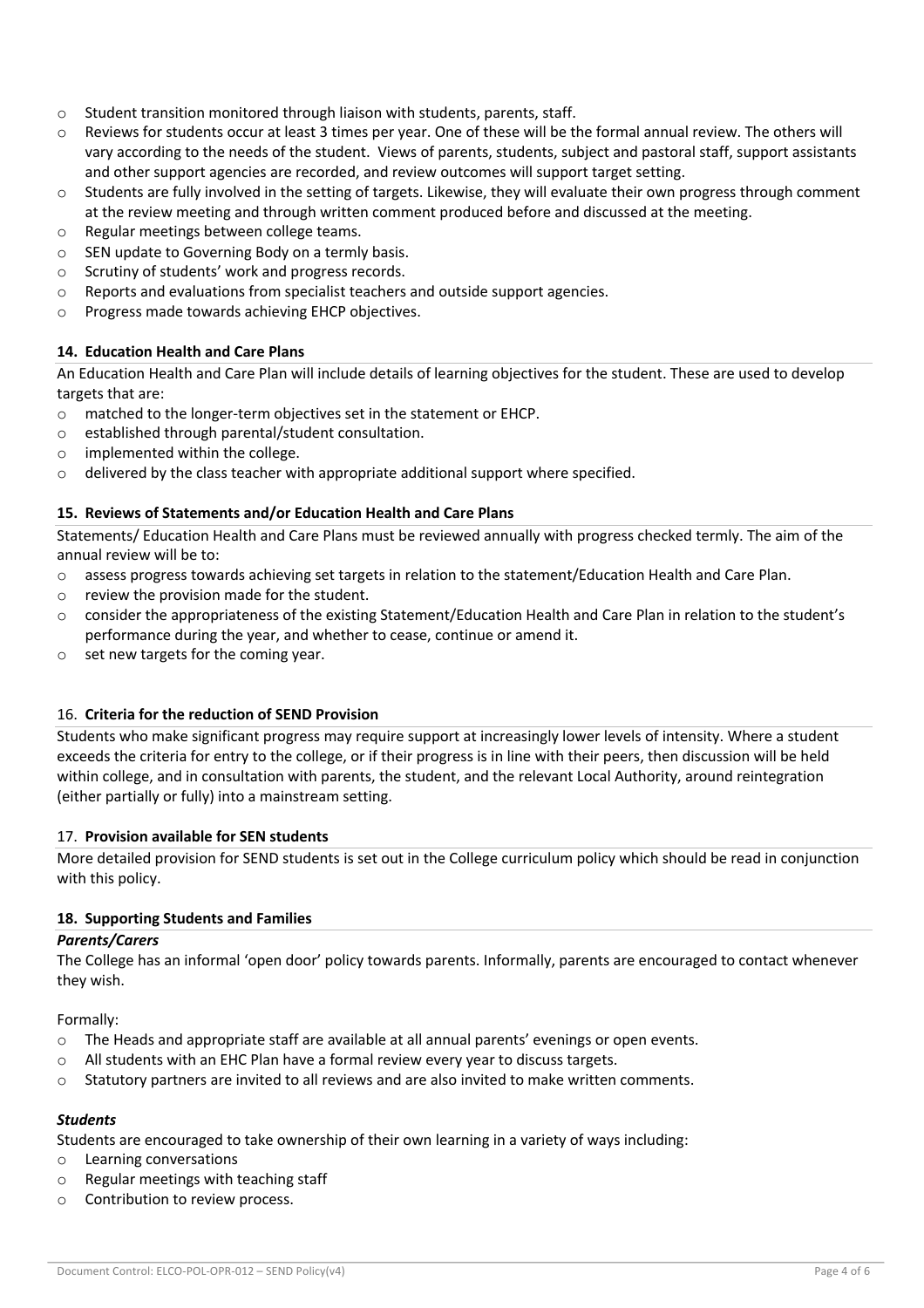# **19. Training and Resources**

"Teachers are responsible and accountable for the progress and development of the students in their class, including where students access support from teaching assistants." Special Educational Needs and Disability Code of Practice: (0 to 25 years).

If SEN provision is to be implemented effectively as a whole, all staff need to differentiate appropriately to accommodate individual differences. It is vital that all are appropriately trained to fulfil this aim. All members of staff are required to attend INSET training and encouraged to attend courses provided by external agencies. Staff are encouraged to share their learning with other provisions across the Expanse Group.

The Heads ensures that subject and pastoral staff are well informed of national SEN issues; issues relating to Expanse Learning SEN; and individual students through:

- o Heads contributions to CPD Sessions and training days.
- o Heads update during operations meetings.
- o Meetings with individual staff.

# **20. Training**

The Governors will ensure that they are kept fully abreast of their responsibilities by attending training and receiving regular updates from the Heads. The Heads will keep fully up to date about special educational needs issues through attendance at training and cluster meetings. In addition, the Heads and learning mentors will develop their skills through attendance at specialist training, discussions with outside specialists, and reading through subscriptions to professional bodies.

Teaching Assistants who support individual students and groups of students need to have a wide range of curriculum and special educational needs knowledge. This will be regularly updated by attending training courses identified through their personal development interviews with agreement and support from SLT.

# **21. Roles and Responsibilities**

It is the responsibility of the Heads to assess the provision made by the college in relation to students who have a Special Educational Need or Disability, this information will then be used to keep the Governing Body informed. The HSL will work closely with the governors and staff to monitor the effective day-to-day operation of the College's Special Educational Needs Policy and will identify areas for development in Special Educational Needs and contribute to the College's Development Plan.

# Cohort teachers are responsible for:

- o Being aware of the College 's procedures for the identification and assessment of, and subsequent provision for, students with SEN.
- $\circ$  Differentiating the curriculum and monitoring the progress of students with special educational needs.
- $\circ$  Monitoring, and contributing to, targets set for students with SEND to ensure they are given an opportunity to develop their skills.
- $\circ$  Liaising with teaching assistants at all levels so that lesson plans and target setting is effective in ensuring that students make adequate progress.

# Deployment of TAs

Teaching Assistants are deployed by the Heads and offer a range of support from one-to-one mentoring, small group work, enrichment activities and classroom support.

# Role of the SENCO

The Head will support subject teachers, pastoral colleagues, and TAs in meeting the needs of students with special educational needs by:

- o Providing detailed information and advice relating to students' abilities based on previous college data and current data from assessments and observations.
- $\circ$  Providing advice and support to departments on a range of curricular issues including the selection of resources and teaching strategies.
- $\circ$  Regularly monitoring the progress of students for whom provision is made through work scrutiny and lesson observations.